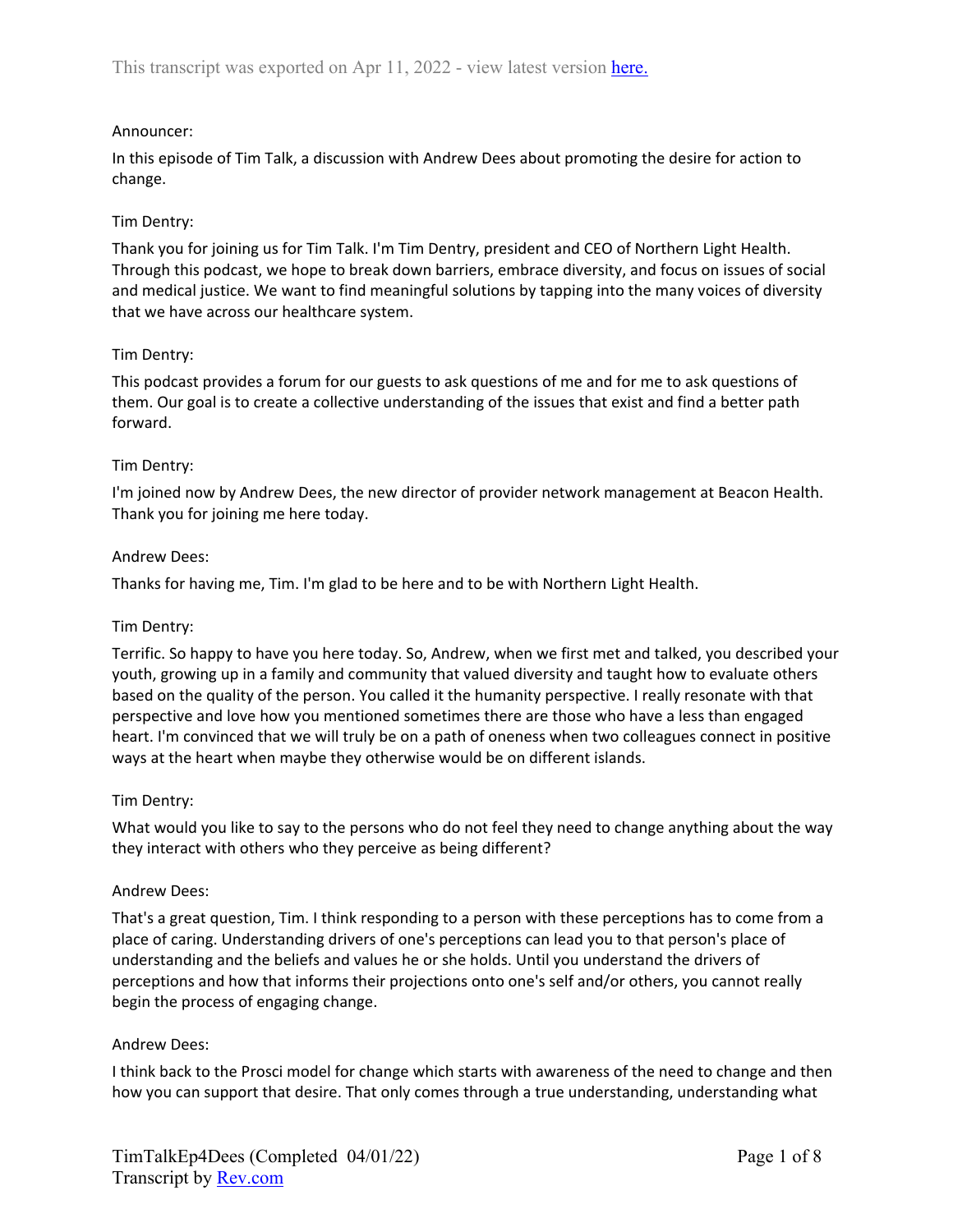beliefs, what values, what life experiences have created perceptions of self and how one sees themselves in society around it, whether that be situationally or their submitted self-identity.

### Andrew Dees:

So until you get that knowledge, you can't help them know that there is a need to change. I think once you understand that, you can start to educate and create awareness, and then ultimately give that person the ability to see and hopefully have a desire for embracing change. And I think what we've seen in the world today really shows how not only do we reinforce our own changes, but society is ready and willing to embrace an individual that acknowledges and acts in that fashion.

## Tim Dentry:

Thank you, Andrew. That's a terrific answer. And I love the way that you were talking about trying to gain an understanding of the other individual's drivers, life experiences, perceptions, et cetera, because I think that's really a component that if we had more of in the world, it would be a less polarized approach or less, "I'm right, you're wrong," et cetera, but let's start with, "I'm trying to understand where you're coming from."

## Tim Dentry:

Medical justice issues have been around for a long time, but not really studies other than, I've experienced anyway, in academic institutions and not really acted upon comprehensively anywhere that I know of. We have an opportunity here to change that, but we need to be data driven first. Your career experience will truly enrich our approach to understanding medical access and treatment disparities. Would you please share your thoughts and advice on medical justice and how we can all make a difference?

### Andrew Dees:

Well, I think we can start leading where we are, right? A good friend of mine, Dr. Selwyn Vickers, once challenged all of us in the healthcare organization to be a leader where you are. The values that embody the organization ultimately translated to the individual providing service and caring.

### Andrew Dees:

So leading where you are allows you to start on this journey of medical justice. At the root of medical justice is the principle of respect. You have to have respect for others. The ethical code that we have all been tasked with upholding in our daily interactions in healthcare, they require this. When we respect patients and their rights, we seek to do the most good for those patients and we do no harm, we are on the right track as individuals to be fair and equal in the delivery of the medical services that we provide.

### Andrew Dees:

But data often shows us where our efforts have failed. We may do our part individually, but as organization, we have the ability to look at outcomes to make informed decisions and drive intentional change in the areas that we see less than equitable deliveries. I think that's what I think is the core value and the fundamental element to promoting a just medical environment.

Tim Dentry: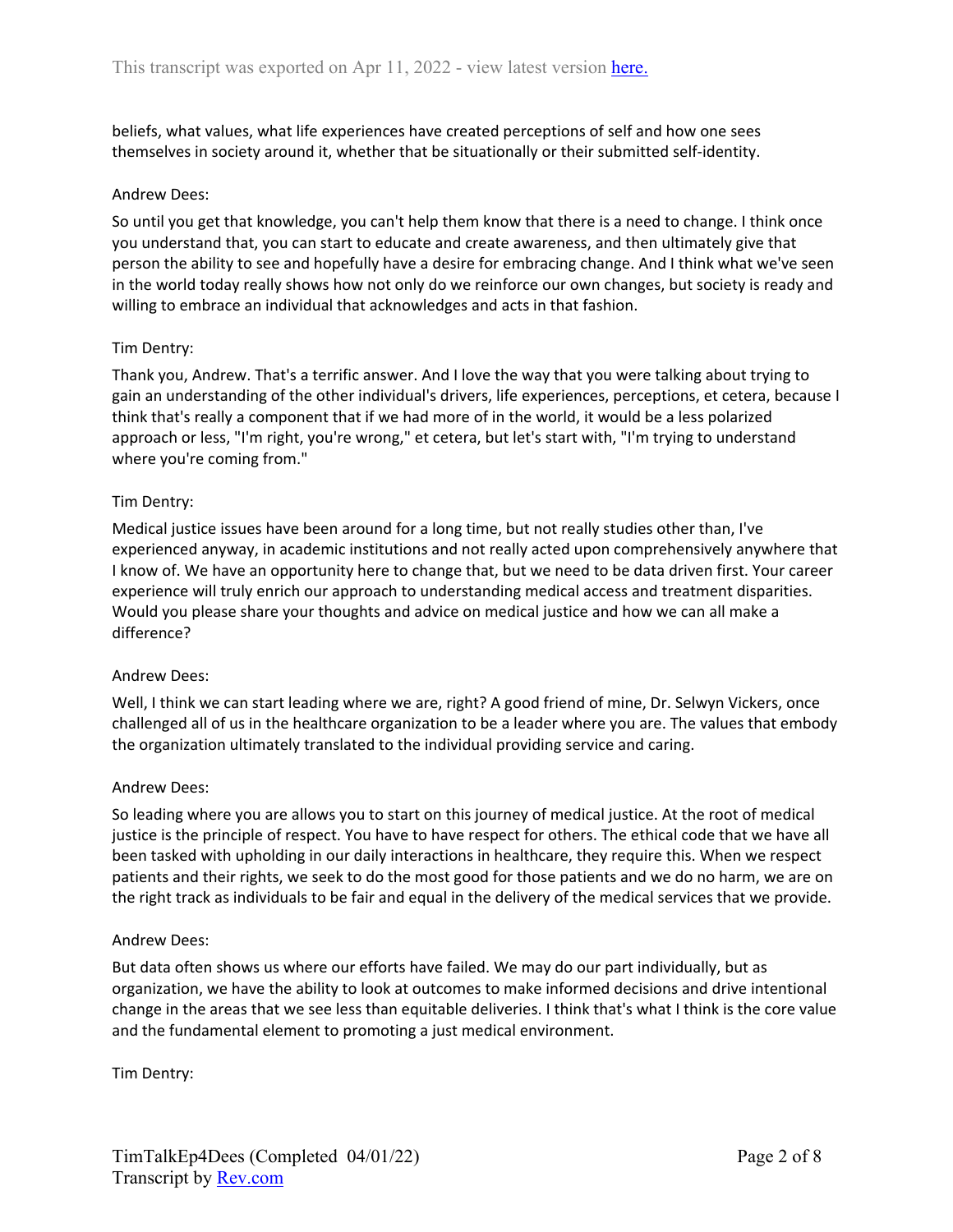Thank you. That's terrific. I love that. May I use that line, be a leader where you are? I think that's really terrific because that's kind of the message I'm trying to get through to people is that you can make a difference here every day and it does start with the value of respect. And that's one reason why I'm totally dedicated to making sure that we have this culture of caring that we are talking about that is driven by respect. And that's why, this is only my third month on the job as CEO, that's why I'm making this one of my first priorities. So thank you for that. Thank you very much for your ideas.

# Tim Dentry:

Now I want to take the opportunity to hear what's foremost on your mind and what you would like to ask me.

### Andrew Dees:

Thank you, Tim. As I thought through a lot of these questions, I'd like to start my first question around justice. We've just been talking about medical justice and I'd like to start with a quote from Benjamin Franklin, and the context is really how do we promote a desire for action in the pursuit of change? So Benjamin Franklin says, "Justice will not be served until those who are unaffected are as outraged as those who are."

### Andrew Dees:

When I think about the desire necessary to promote medical justice, social justice, and those models of justice that we desire here at Northern Light, I think of two imperatives, one is replacing a mentality of apathy with one of empathy and exposure to the reality of those living in poverty versus privilege.

### Andrew Dees:

So in graduate school, I had the opportunity to do a multidisciplinary poverty simulation that was an exercise with the schools of medicine and all the allied health professions. The goal was to understand the sacrifices of a family's essential needs in order to cover the basic costs of things we prescribe in the healthcare industry every day. This was a sobering experience.

### Andrew Dees:

So my first question is what actions can Northern Light Health take to promote a desire for justice for our patients, providers, and the communities we serve?

### Tim Dentry:

Yeah, thanks, that's a great question. And first let me start with saying my hope is that in six months and a year from now when we continue to see each other, you'll ask me that question again and I'll have an even deeper and richer answer for you.

### Tim Dentry:

But let me just put it this way. Frankly, what we are doing right now is the best action that we can put toward patients, providers and communities, justice and receiving justice in the way we care, the way we treat and work with everyone. Number one is engaging in multiple ways.

Tim Dentry: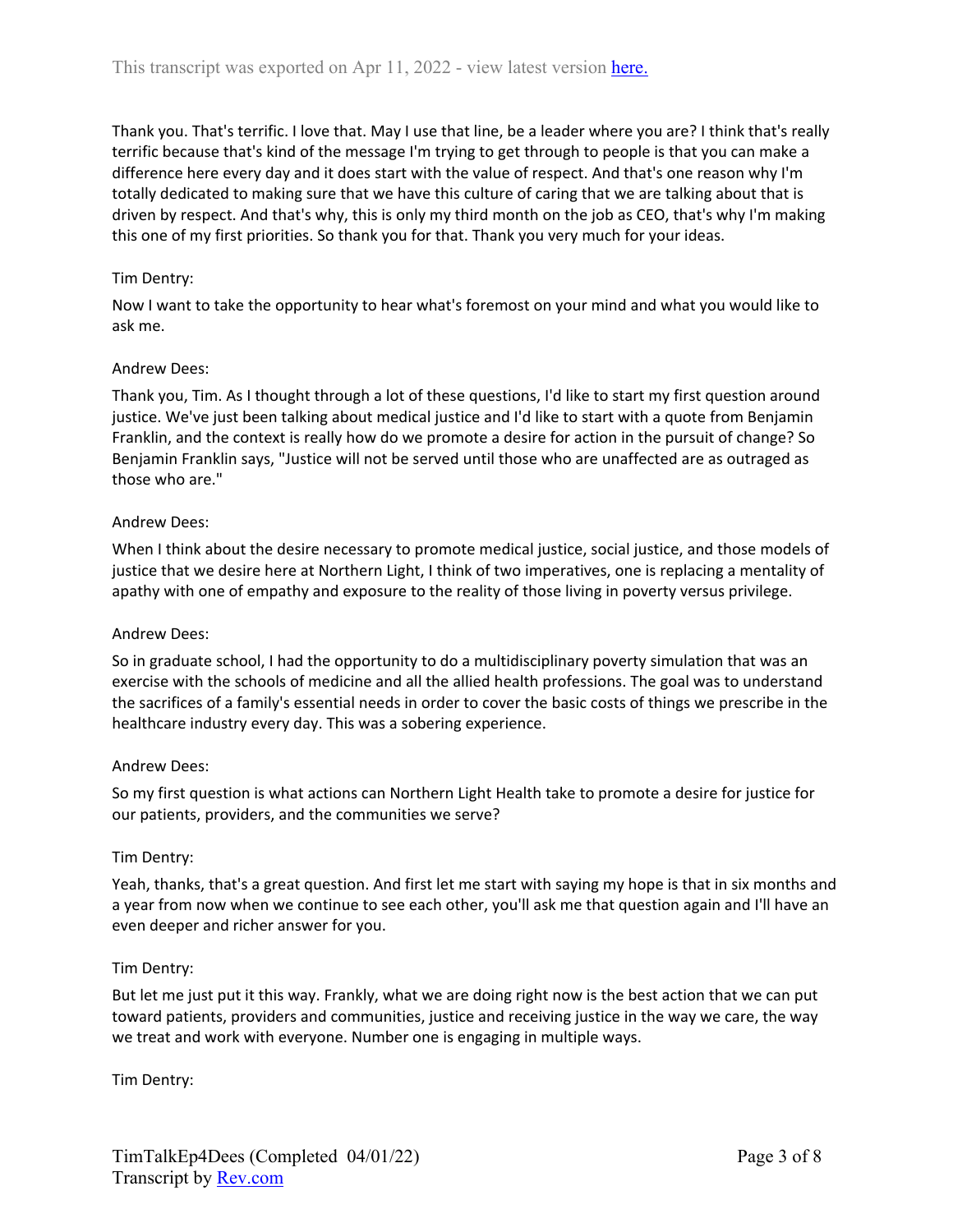I know when I began this process and I immersed, I call it an immersion, when I immersed myself into this, I had received a communication that went from another health system in New England just to their physicians, and it was written by a group of physicians saying, "We're mad and we're going to speak up." And the leadership felt that that was such an impressive message that they wanted to share it with all the people on the medical staff, not necessarily all of the employees. And someone said, "You know what, Tim, you might want to do that as well."

# Tim Dentry:

So again, I was in, by then, what, a month and a half on the job, something like that, frankly, so I thought, "Yeah, okay, that's a good idea. I'll write something and I'll include it in my Friday reflection," because I had started to author those every week, and I thought, "Okay, I'll take a stand on, 'This is what we stand for.'" And we stand for respect in treating each other as brothers and sisters, and that was really the message.

# Tim Dentry:

And I will admit that part of it was I wanted to be the first health system in the state of Maine to go on record that that's what we stood for. And I'm sharing that mainly because now I see with this immersion process, that there's so much more to it than that and that I even had a relatively shallow definition of what I would do as a leader for this.

# Tim Dentry:

Because then I would get tons of feedback. I probably had 200 or so email responses to that. And I believe 90% of the responses were, "Thank you for bringing this up. This is an important issue. We've never really talked about that, and so I'm glad we're going to talk about that and do something, try to do something about it, try to figure out what that is," but there was also 10% that was sort of polarized, some that said, "Well, all lives matter," or, "It's not a problem here," or that kind of thing, or, "Why make it a problem in the middle of a pandemic and financial chaos? Now you're going to take that on too?" But the other one was, "Yeah, okay, Tim, you're saying what you stand for, you haven't said a word about what you stand against."

# Tim Dentry:

And so the more I talk with people, like we had a Zoom room today, and this is the second of three that we have just over the span of about five days. And a lot of staff have signed up for that and they're sharing their experiences. And that's really what I hear more and more in a more just grassroots kind of way is people want to be able to say, you know what, there's two ways that people express either their micro insensitivities or macro insensitivities or what have you, or other definitions that you would use. One is just lack of knowledge, lack of understanding, lack of training, lack of empathy from someone else saying, "Let's talk about this more."

# Tim Dentry:

So it comes from that. And that can be dealt with, that can be trained and reinforced and behavioral kinds of things, but the other one is maybe they just come from a bad place in their heart. They just are that way. And we can't let that go. We need to do something about that.

Tim Dentry: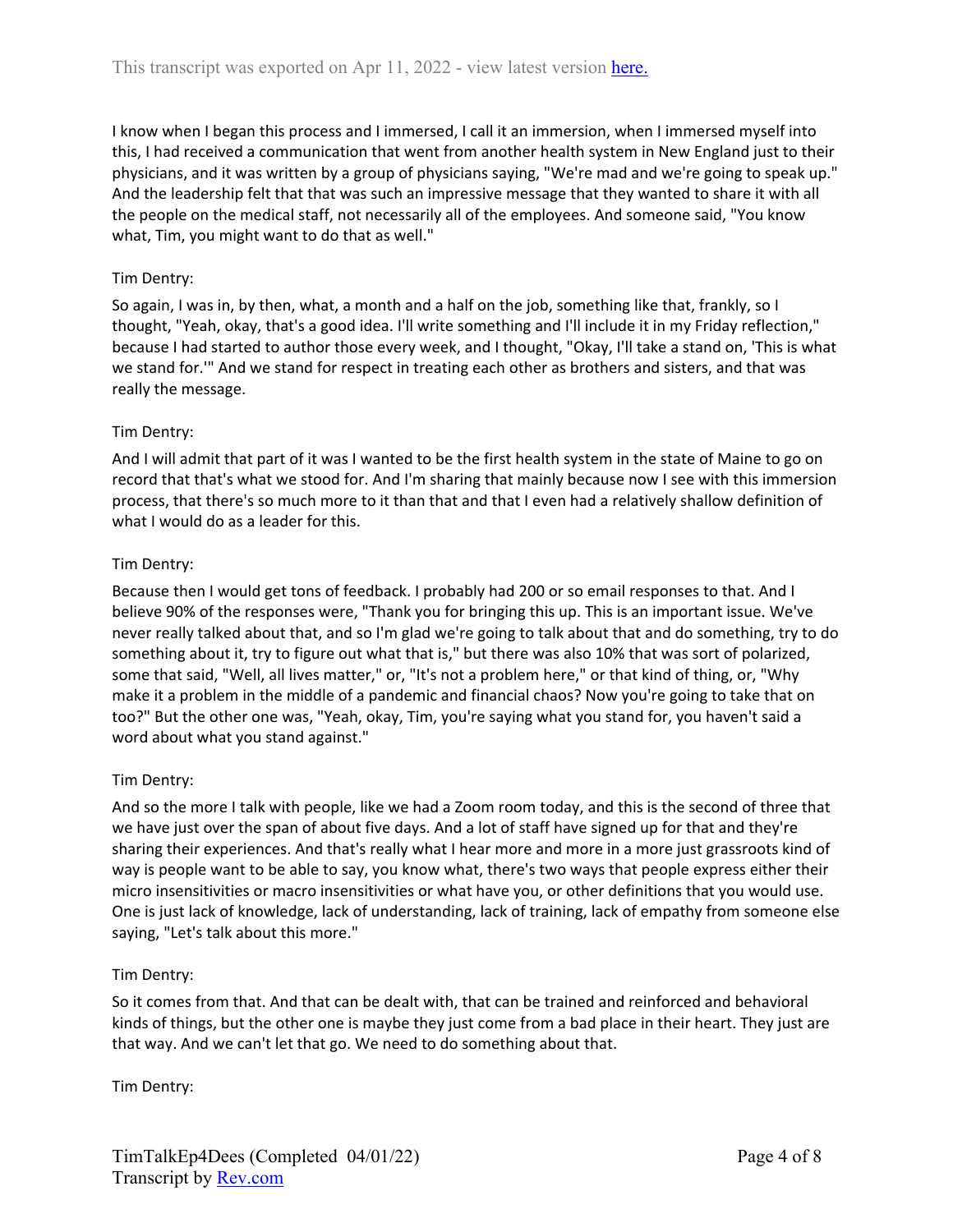So we are crafting examples where we are going to do things about, for example, I've heard it several times, I didn't realize it existed here, but where staff are hearing or they're telling me stories, these are both people of color and white people saying sometimes patients or families say, "Hmm, I'd like another nurse," or, "I'd like another doctor," and it's strictly because they don't like the color of their skin. And we need to be able to... And I love this one example, the person said, "And the manager might think that they're overprotecting us, they think they're being kind by saying, 'Well, I'll go ahead and do that,' but it's not." It's not overprotective, it's actually disrespectful to that professional.

# Tim Dentry:

So anyway, we're finding ways and finding actions and finding solutions based on multiple ways in which we're reaching out to people and talking with them. And also, it's really along the lines of showing that is not going to go away.

# Tim Dentry:

I am learning as a new CEO of a system the kind of influence you can have on the culture of the organization. And I am persistent, if nothing else, and this will stay, this will continue to be reinforced. We're going to continue to find ways to engage, new ways to engage. That's why I prefaced this with saying I hope you'll ask me this question again and I'll give you even a richer answer in the future as well, to find actions and solutions that really address that and keep this dialogue going so people realize, "Oh, we're still talking about this."

## Tim Dentry:

And my hope is that everyone will then be able to have those magical opportunities where it's any colleague talking to any other colleague at three o'clock in the morning in the ICU at AR Gould or what have you and there's a golden moment where people connect and they're not on different islands.

### Andrew Dees:

Yeah. Well, I want to say thank you, one, for embracing and empowering everyone at Northern Light to be able to start having courageous conversations. I think it resonates throughout every part of the organization that I've been a part of, and I think you have to start somewhere. We know there's positive intent with where we want to go and it's really encouraging for me to see our leader set an example and start to model things that are different, but that are really essential in helping us move forward to gain understanding, to learn, and to lead in an issue that is going to take all of us leading on. So thank you.

### Andrew Dees:

My next question, I'm a data person and I'm encouraged by how data driven and evidence-based medicine standards tells us about meeting the needs of our communities. I think about the work of Don Berwick and the Institute for Healthcare Improvement and early studies of Jack Wennberg and the Dartmouth Atlas of Health Care and how they've described the diverse areas of care and paved the way for modern quality pursuits like population health management and high reliability healthcare.

### Andrew Dees:

So my next question is how is Northern Light Health's population health strategy developing knowledge and capabilities to ensure the best outcomes and the best care while meeting the needs of our diverse populations where they live?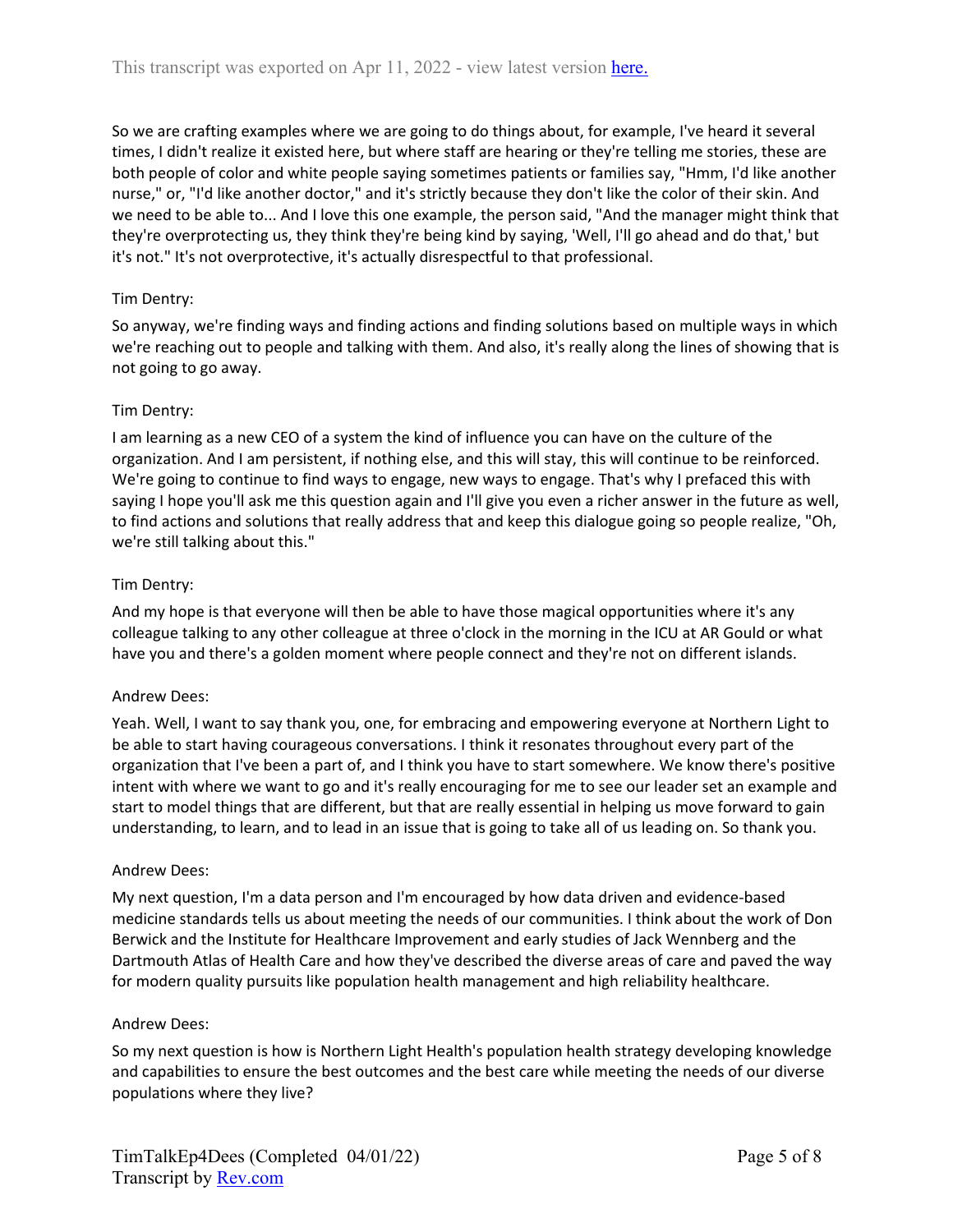# Tim Dentry:

Thank you. A great question and there are key words that jump out before I explain are strategy because it is a population health strategy. Developing knowledge has to be a precursor and really making sure we are meeting the needs of diverse populations.

# Tim Dentry:

So first, advancing the electronic health record. Only really in the past year have we advanced it to the point where our clinical electronic health record, it was eight or nine totally different platforms and a lot of them didn't connect and didn't communicate and that kind of thing, and now we're about 80% to one unified electronic health record. And this time next year, [foreign language 00:16:33], which is a Arabic word, but we will be able to have one electronic health record.

## Tim Dentry:

So that's really, really key, to be able to harvest data or really to have the kind of data elements from which you can ask questions and really learn along the way. That's really important.

## Tim Dentry:

So right now, for example, in the electronic health record, we have consistent screening protocols, and that obviously then generates data because then you can say, "Okay, how well did we follow those screening protocols? What were the outcomes?" And with our ability to harvest data differently, we can include race and ethnicity and determine how not only were outcomes different, but was the treatment different? Were the screening protocols, et cetera, done differently?

### Tim Dentry:

I had one physician again on the chat room that was saying, "I look at the data that I have and I'm distraught that I'm not having a greater influence on the health outcomes and I'm not as consistent as I should be on screening." So that's really great because then it's not a corporate-driven kind of thing. It's the providers really using it as they're face-to-face with their colleagues and with their patients and families. And that's how you create change. So advance the electronic health record.

### Tim Dentry:

Second, we're leaps and bounds ahead of the methodology by which we would approach learning about these social determinants of health, if you will, that are a critical part of a population health strategy, and that is something called the Community Health Needs Assessment. Well, that's a process that's mandated I believe by CMS, by Medicare and Medicaid services. And it's a standard form that's filled out, and we all do it and we put our best into it in a positive way. And each hospital develop their own community health needs assessment. And there are some things that come out of that, but it isn't really as data driven as one might think.

# Tim Dentry:

It's kind of like, "What are your challenges?" "Well, food insecurity." Okay, well, what does that mean in your particular communities? What are the health outcomes that happen as a result of food insecurity and does it differ by race, ethnicity, et cetera? So the fact that we're going to have an electronic health record is going to be far better than that kind of subjective once a year and put it away on the shelf kind of thing.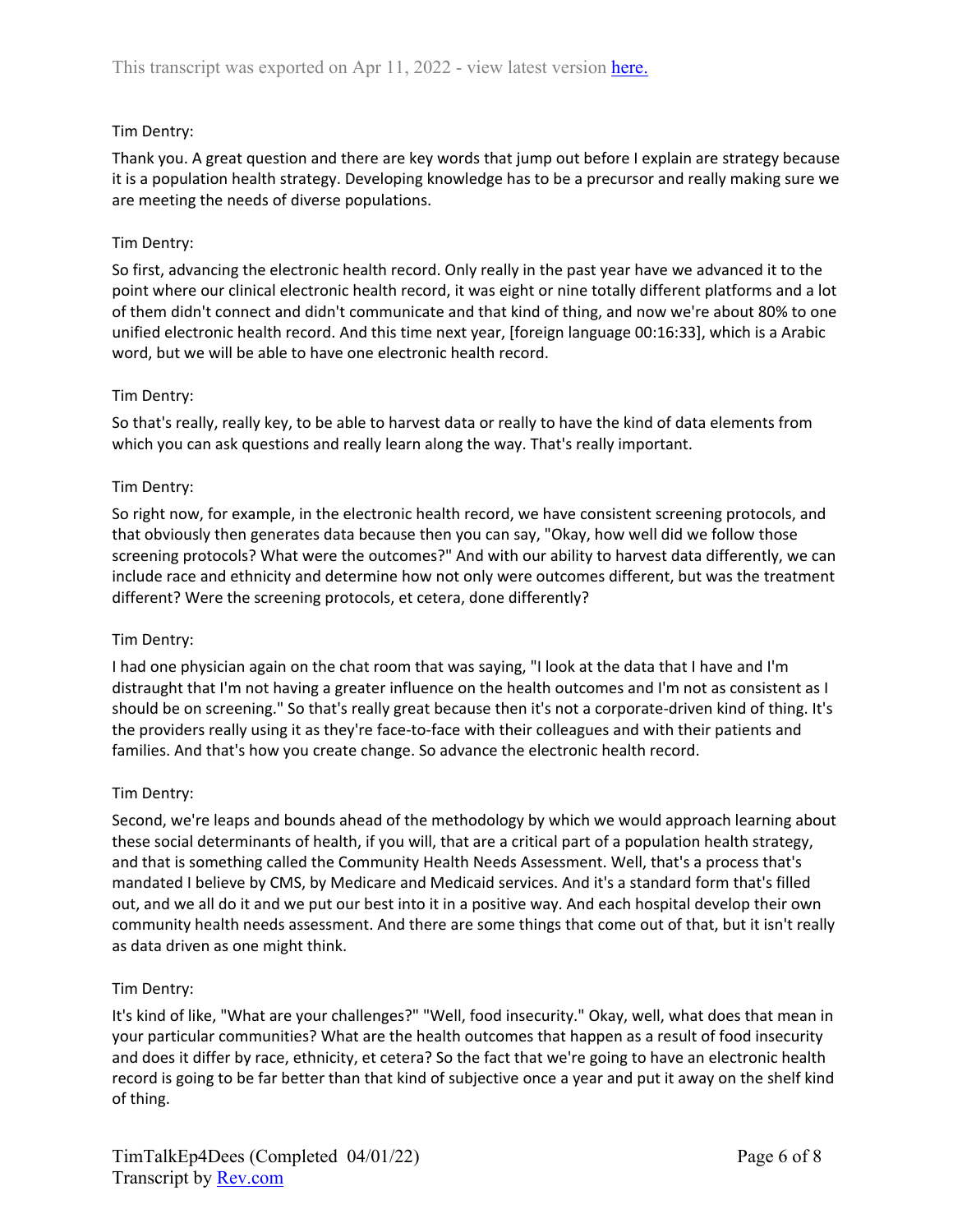## Tim Dentry:

And that brings up my third point to your question, and that is it's not only a culture of caring. If you work backstream, if you will, it's a culture of caring for one another, absolutely, and that's how you and I started this conversation, and that is the cultural aspects I'm trying to influence with this immersion, with this initiative. A culture of caring for one another obviously comes from a culture of caring and that is a critical part of a culture of quality.

### Tim Dentry:

So I want to make sure that Northern Light, which has very good quality, we can be so much better, and there are some areas where we must get better that we aren't as good.

#### Tim Dentry:

We have a new chief quality officer that's going to be joining us at the end of this month and I've already told her that very much a priority is culture of quality, but also the medical justice issues. So let's make sure that we're designing reports, designing systems, and designing performance improvement that will be able to address that.

#### Andrew Dees:

Yeah. Great points. I think about data and its ability to inform the provider. The heart of the provider is really if we could get an EMR that could extrapolate the heart of the provider, health equity, population health management would not be a problem.

#### Andrew Dees:

I think to your point, having a single source of truth and being able to leverage information that's coming from all of these different providers in near realtime is going to give us insights that will allow us to provide the most impact to those disparate groups.

### Andrew Dees:

As you were saying that, I did a little study of some of our [inaudible 00:20:54] and some of the population of Maine. And generally speaking, I'll just say 80% of Maine is white. And when you look at dispersing some 20% of other minorities across a very vast geography, there are going to be localized differences that are going to take the need to collect that data in a good way and from a central source.

### Andrew Dees:

And so I'm really encouraged that we're going to have providers, this new chief quality officer, and all of the providers that she's going to be leading to look and share and find those things that we can do to maximize that quality where we find need.

#### Tim Dentry:

Great. Thank you so much. And that will wrap up this episode of Tim Talk. Andrew, thank you for joining me here to continue the conversation.

#### Andrew Dees:

My pleasure, Tim. I'll hold you to that six months by the way.